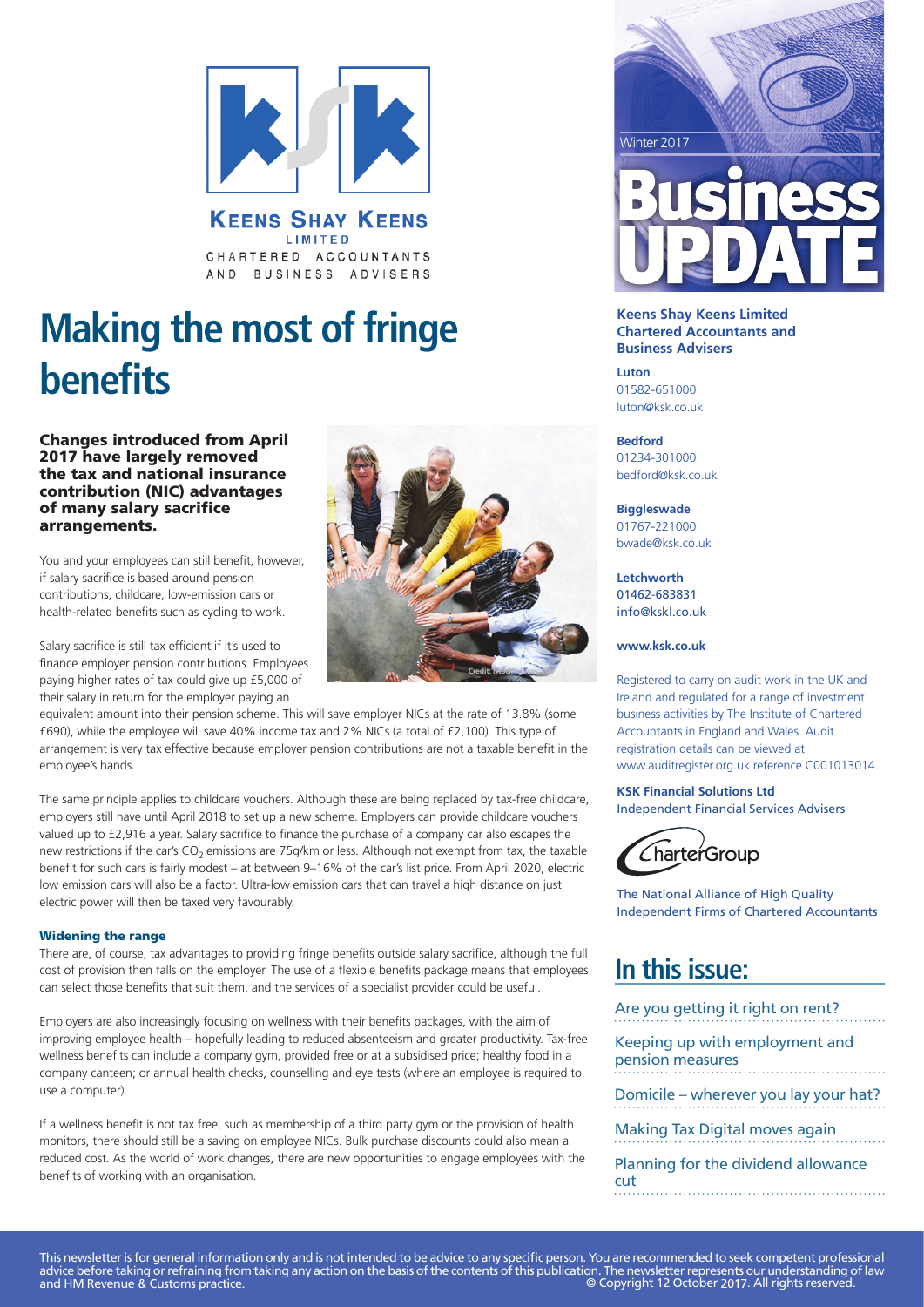# **Are you getting it right on rent?**

# Between 1.75 and 2 million people are UK landlords, the majority of whom are private individuals with just a single rental property.

HM Revenue & Customs (HMRC) has been running a let property campaign for several years and has recently updated its examples of errors landlords often make.

**Moving in together:** You might have moved in with your partner and decided to rent out your own property rather than selling it. Even though your rental income is only just covering mortgage payments, you may still be making a profit. When calculating rental profit, only the interest element of mortgage payments is an allowable expense, and it is restricted for higher rate taxpayers.

**Property bought as an investment:** You may have bought a property jointly with the aim of renovating and then renting out. The rental expenses have to be divided between you properly. You cannot just allocate all the allowable expenses to whichever of you is paying tax at the higher rate to minimise the tax.

**Divorce:** You could have rented out your jointly owned property, with each of you then moving into smaller accommodations. Again, the rental profit will be taxable and will normally be split between you, based on your respective shares in the property. You will both have to declare your share of the profit.



**Care home:** Perhaps your parents have moved into a residential care home, and, in order to pay the care home fees, have rented out their property. The rent is still taxable even if all the rental profit received is going towards the fees. Care home fees are not an allowable expense.

### **Property bought for a child at**

**university:** If your son or daughter stays rent-free, then there are no tax consequences. However, should rentpaying friends move in with them, the situation changes – even if the arrangement with the flatmates is informal.

If any of these situations apply to you, then please get in touch. It may be necessary to inform HMRC about any undeclared rental profit by making

a voluntary disclosure – probably going back for up to six years. This will avoid the risk of higher penalties down the line if HMRC subsequently discovers the omission.

# **Keeping up with employment and pension measures**

# The September 2017 Finance Bill contains two measures that will affect both employers and employees.

#### **Termination payments**

Originally announced in the 2016 Budget, the new rules will now come into force from 6 April 2018 and introduce a new concept of postemployment notice pay (PENP). This effectively excludes from the £30,000 exemption any amounts that would have been subject to PAYE and national insurance contributions (NICs), if the employment had continued. It will do away with the distinction between contractual and non-contractual payments in lieu of notice (PILONs), and may result in tax on payments of compensation for loss of office.

Also from 6 April 2018, all taxable termination payments will be subject to employer's NICs. So in the example opposite, Stephanie's employer will have to pay NICs on £16,000, whereas under present rules there is no NIC liability. Employers will need to factor in the additional cost when planning termination payments.

In addition, the foreign service relief for termination payments to internationally mobile employees will be abolished and replaced by a more limited exception in certain cases of non-UK employment.

### **Pension allowance cut**

Another measure that has reappeared in the Finance Bill currently before Parliament is the reduction from £10,000 to £4,000 in the money purchase annual allowance (MPAA) for pension contributions. The normal annual allowance is £40,000. The MPAA is not triggered if the individual only draws the tax-free lump sum, or purchases an annuity.

The change affects individuals who flexibly access their pension benefits, but make further contributions to a money-purchase scheme. The reduction to the MPAA has been backdated to 6 April 2017, the original start date before it was dropped from Finance Act 2017.

If you have exceeded the £4,000 MPAA, you must report the excess on your tax return and it will be subject to tax.



### **Example**

Stephanie earns £64,000 and is entitled to three months' notice. Her employment is terminated without notice and she is paid £25,000 compensation for loss of employment and £16,000 as a non-contractual sum in lieu of notice.

The PENP is £16,000 – the amount Stephanie would have earned if working the notice period.

So of the total payment of £41,000, £16,000 is taxable and £25,000 is covered by the £30,000 exemption. Under current rules, £11,000 would be taxable after deducting the £30,000 exemption from the whole payment.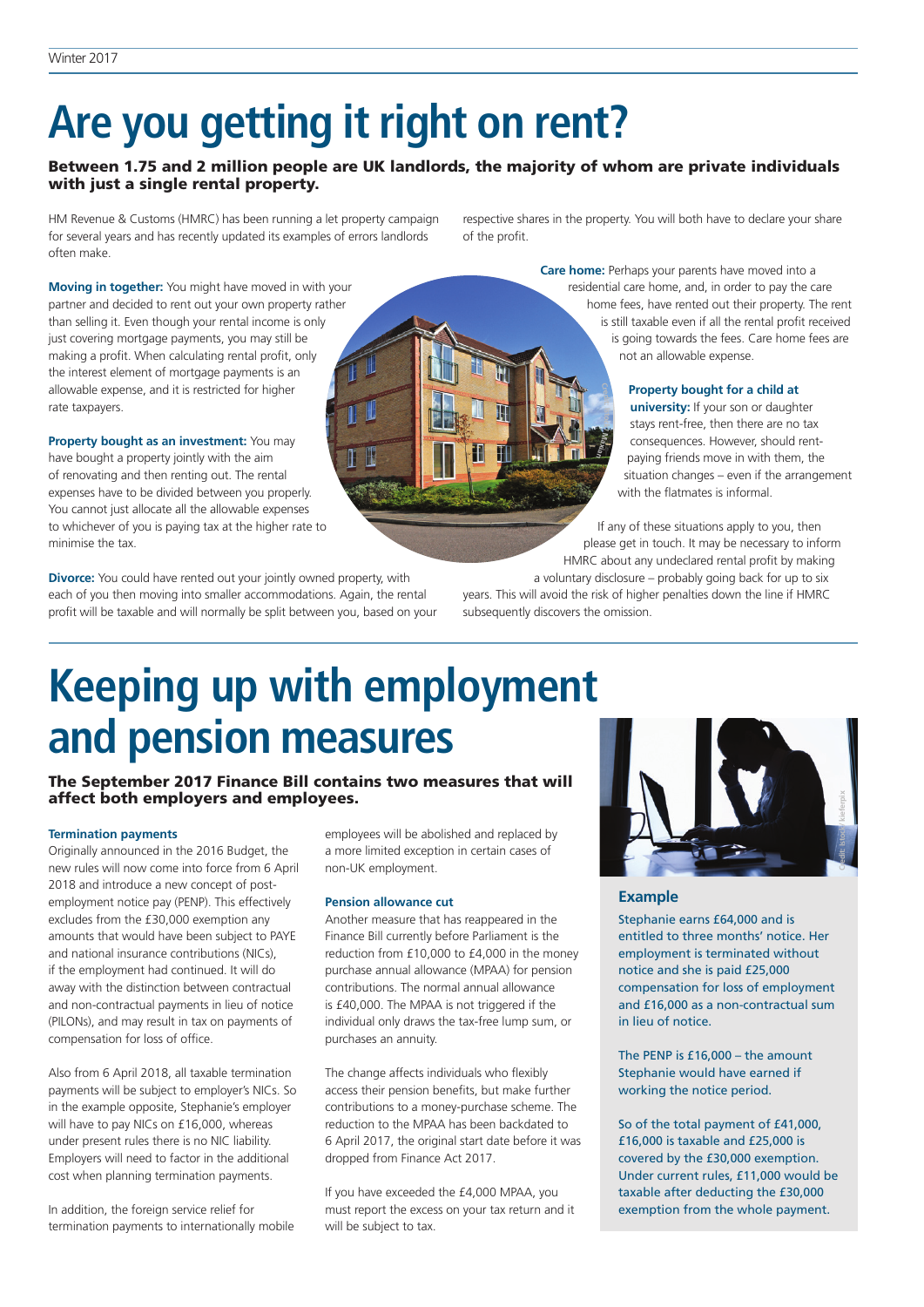# **Domicile – wherever you lay your hat?**

### Non-domiciliaries may have been deemed UK domiciled for all tax purposes since 6 April 2017, possibly without knowing it, under retrospective changes contained in the September Finance Bill.

When the measures were dropped from Finance Act 2017, there were calls to delay them until April 2018 to provide non-doms with some certainty on their status, but they have not been heeded.

Non-doms will now become 'deemed domiciled' and lose the tax benefits of their status after they have been resident in the UK for at least 15 out of the previous 20 tax years.

#### **How it works**

A person who is deemed domiciled will generally be subject to income tax, capital gains tax (CGT) and inheritance tax (IHT) on the same basis as someone who is UK domiciled. Until 5 April 2017, deemed domicile status applied only to IHT and an individual had to be UK resident for 17 of the previous 20 tax years to be deemed UK domiciled.

People who were born in the UK with a UK domicile of origin and who return to the UK after obtaining a domicile of choice elsewhere are also now deemed domiciled.

Remittance basis taxpayers who become deemed UK domiciled under



the new 15-year rule will be able to rebase their overseas assets to their market value at 5 April 2017. This means that any gains accruing up to 5 April 2017 will not be charged to CGT. Remittance basis taxpayers will

> also be able to rearrange their overseas mixed funds to allow them to segregate amounts of income, gains and capital within these funds so that they can remit capital (not liable to tax) ahead of income and gains.

> Also from April 2017, IHT will be charged on UK residential property even when indirectly held by a non-dom through an offshore structure. This affects three categories of property: a closely held company, an interest in a partnership or the benefit of certain loans used to acquire, maintain or improve UK residential property. An interest of less than 5% in the structure is exempt.

Because the changes have been backdated,

there is transitional relief for chargeable events that are reportable or would have interest accruing on unpaid IHT from a date on or before the end of the month after the date when the Act comes into force.

If you are affected by any of these changes then we can help you review your arrangements now.

HMRC will soon begin issuing simple assessments for the 2016/17 tax year. This new approach to collecting tax avoids the need to bring taxpayers within the self-assessment system. Simple assessments will, however, only be used where a taxpayer's tax affairs are straightforward and HMRC already has all the relevant information.

The initial focus will be on taxpayers who have recently reached pension age or where tax underpayments cannot be collected using PAYE coding. You will normally have just 60 days in which to query a simple assessment, with the tax then payable on the normal date – 31 January 2018 for 2016/17.

# **Making Tax Digital moves again**

### The government has extended the timetable for the introduction of Making Tax Digital (MTD) after listening to widespread concerns.

Under the new timetable, MTD will initially only be introduced for VAT obligations, with a start date of 1 April 2019. And even then, you will not be required to use MTD if your turnover is below the VAT threshold.

With VAT, the move to MTD should be less problematic than it will be for other taxes. VAT returns already have to be filed online, and businesses will not initially need to provide

information to HM Revenue & Customs (HMRC) more regularly than they currently do. The move to MTD will not affect the use of retail schemes or the flat rate scheme, and it will still be possible to file only one annual return where the annual accounting scheme is used.

Under MTD, however, it will be necessary to use third party software rather than HMRC's software. The software will need to keep and preserve

your VAT records digitally for up to six years. So you will no longer be able to keep manual VAT records. The use of spreadsheets should still be possible, but this is likely to involve combining the spreadsheets with your MTD software.

The government does not intend to widen the scope of MTD beyond VAT until the system has been shown to work, and not before April 2020 at the earliest.